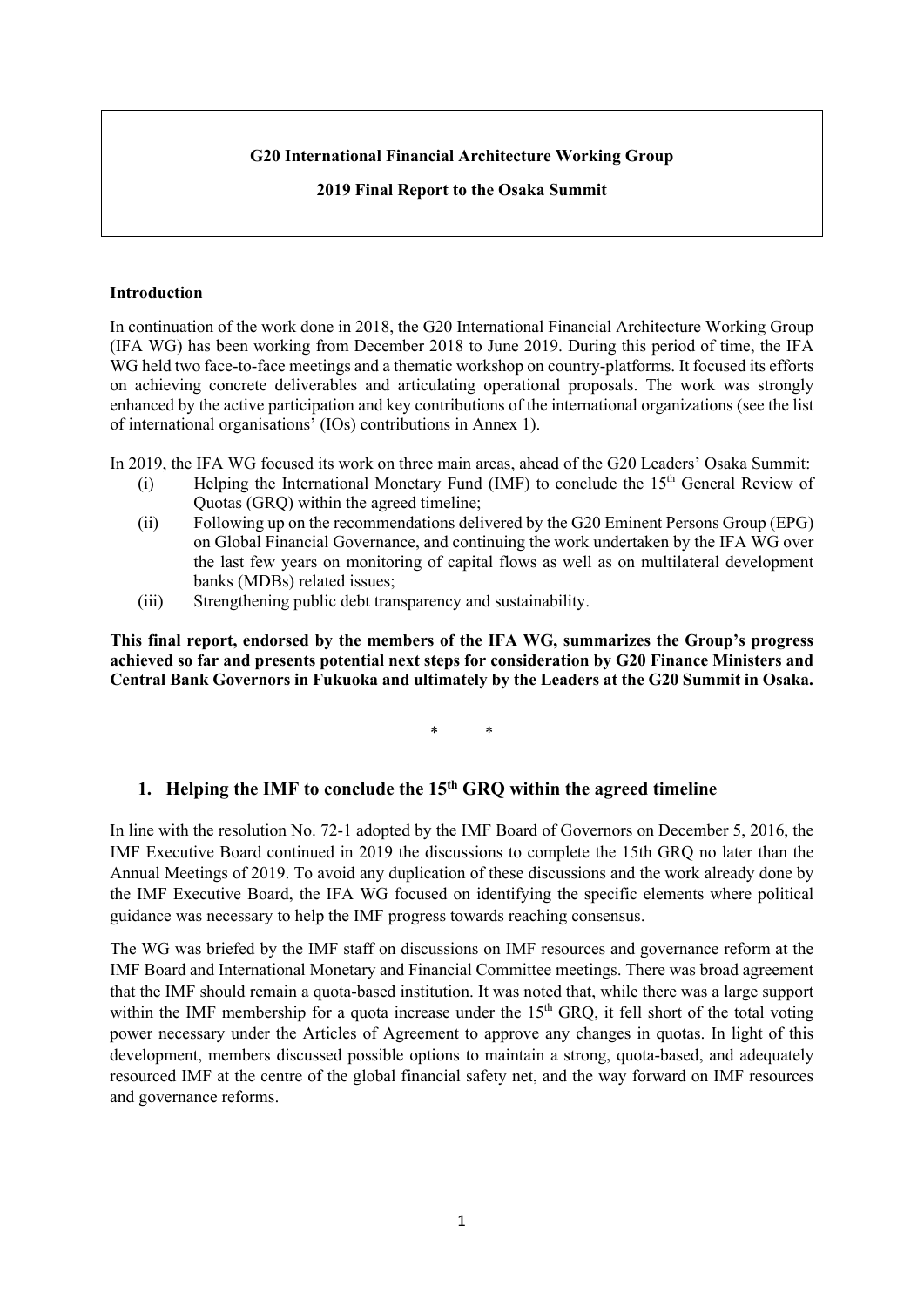# **The IFA WG proposes the following recommendation for consideration by G20 Finance Ministers and Central Bank Governors in Fukuoka and ultimately Leaders at the G20 Summit in Osaka:**

**Proposal 1:** The G20 reaffirms its commitment to a strong, quota-based, and adequately resourced IMF to preserve its role at the centre of the GFSN. It remains committed to concluding the 15th General Review of Quotas (GRQ) no later than the Annual Meetings of 2019 and calls on the IMF to expedite its work on IMF resources and governance reform as a matter of the highest priority. It also calls for the full implementation of the 2010 governance reforms.

\*

# **2. Following-up on the recommendations delivered by the G20 EPG on Global Financial Governance, and continuing the work undertaken by the IFA WG over the last few years on monitoring of capital flows as well as on MDBs related issues**

# 2.1.Following-up on the recommendations delivered by the EPG

Established by the G20 Finance Ministers and Central Bank Governors (FMCBG) in April 2017, the EPG delivered its final recommendations to the G20 FMCBG in the margins of the 2018 IMF/WBG Annual Meetings in Bali.

In 2019, the G20 has focused its work on on items identified as promising for tangible results by the Summit in June ("A+ items"), which are: building effective country platforms; enhancing risk insurance in development finance; convening a joint session of G20 Health and Finance Ministers; strengthening the delivery of Technical Assistance (TA) for debt transparency and management; streamlining G20 works; and holding an expanded session at the Deputies level and a dedicated session at the Ministerial level on development finance. In particular, the IFA WG has focused on producing tangible results on the first two items: building effective country-platforms; and enhancing risk insurance in development finance.

Items not selected for delivery at the June Summit will be reviewed for follow-up as appropriate from the second half of this year. In this regard, the third IFA WG meeting of the year will be held in the fall 2019.

## **A) Building effective country platforms**

Discussions on country-platforms built on a workshop held on this topic on February 25, the day before the first IFA WG meeting. The workshop involved G20 members as well as a large set of stakeholders, including multilateral development banks, the International Fund for Agricultural Development, the International Development Finance Club, former members of the EPG Secretariat and several think tanks. It helped to highlight the key factors of success and pitfalls to be avoided in building such coordination mechanisms.

Overall, there was a broad agreement that platforms are useful mechanisms to catalyse private sector investment and enhance coordination among development partners (both public and private), particularly in infrastructure, human capital and capacity building. They emphasized the wide variety of country platforms and therefore the need to adopt a flexible approach in the implementation process, based on country specific circumstances and country ownership and leadership. There was also a general agreement to build on existing activities, institutional coordination mechanisms or networks, such as the Compact with Africa, where possible, to avoid risks of overlaps and duplication.

Regarding next steps, members felt the need to continue deepening the understanding of the various models of country platform and their effectiveness to address development needs, recognizing that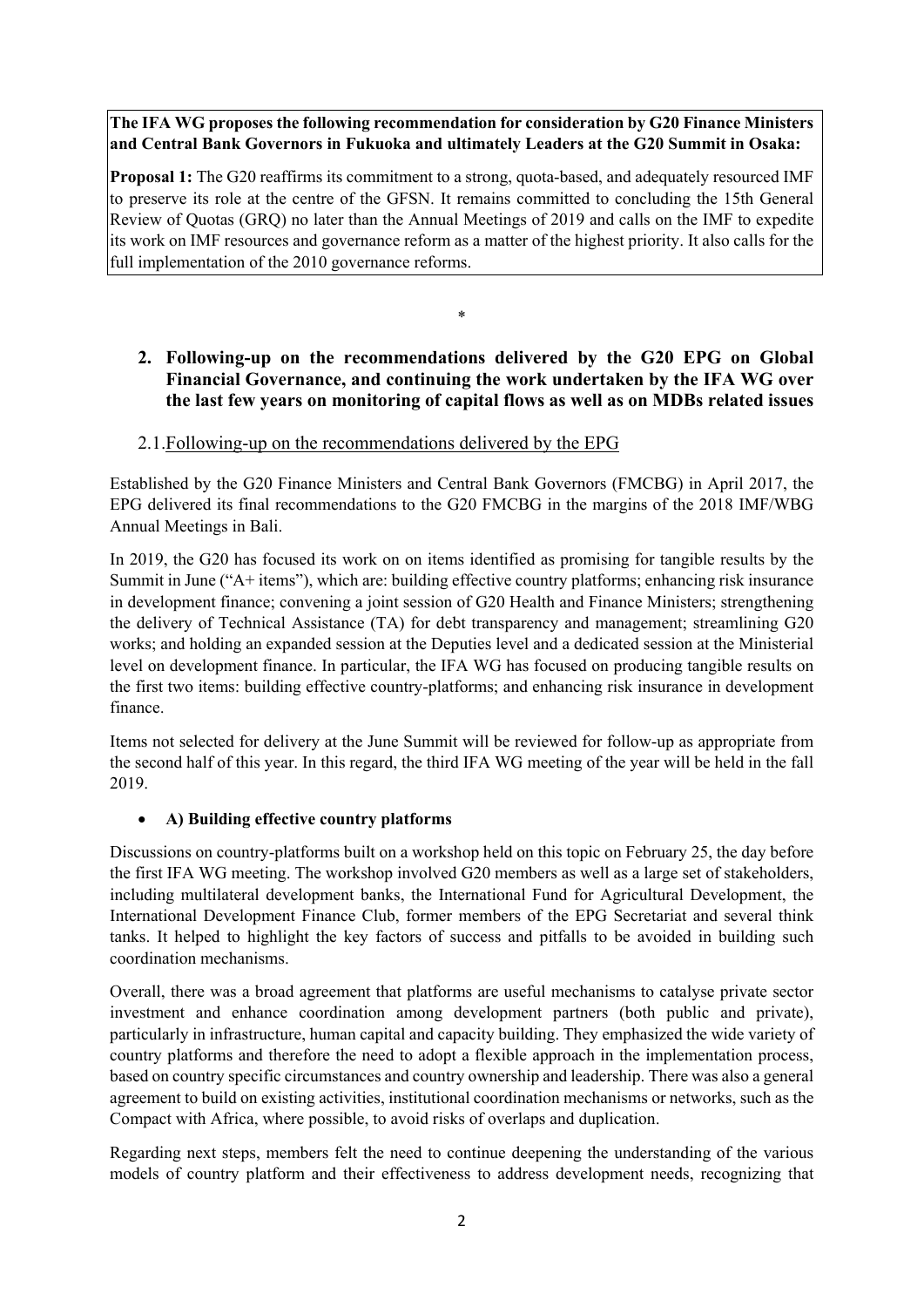adopting a pilot approach will help make further progress in this area (i.e. with the launch of a few pilot projects in volunteering countries, reflecting a wide diversity of situations). Some members also asked the IOs concerned to present an inventory of the country platforms which exist in the world today to the Group for better understanding. Members discussed possible principles for effective country platforms. Some members stressed these principles should be reviewed and agreed by the Sherpa Track considering the mandate of the Finance Track, and that the G20 should solicit the comments from developing countries before finalizing these principles.

## **B) Enhancing risk insurance in development finance**

As part of the EPG follow-up process, while recognizing the key role of MDBs in direct funding of development projects, members exchanged views on ways to improve risk insurance in development finance, building on the Multilateral Investment Guarantee Agency's (MIGA) existing risk insurance capabilities. Members welcomed MIGA's action in political risk insurance and stressed that MIGA's operation should crowd in, rather than crowd out private sector resources, while some cautioned against the possibility that scaling up current risk insurance operations substantially could create market distortion by subsidizing the private sector. Overall, members welcomed MIGA's recently produced new standardized contracts, noting the progress made with signed memorandums of understanding with EBRD and ICIEC, cooperation agreement with ADB, and MIGA's plans to convene the MDBs to an annual guarantee meeting this October 2019. They also underlined the need to further enhance cooperation between MIGA and MDBs, and looked forward to further work to identify the way forward.

**The IFA WG proposes the following recommendations for consideration by G20 Finance Ministers and Central Bank Governors in Fukuoka and ultimately Leaders at the G20 Summit in Osaka.** 

## **Proposal 2: The G20 welcomes the progress made on work to follow up the key development recommendations of the EPG's report, recognizing its multi-year nature. In particular:**

(i) The G20 underlines that achieving the Sustainable Development Goals will require significant efforts to strengthen coordination among all development actors (both public and private) with the view to enhance capacity building support and private sector investment mobilisation, and improve development outcomes. The G20 welcomes the progress made towards developing possible principles for effective country platforms and looks forward to further work to consolidate our views and build consensus.

(ii) To address financing needs in developing countries, the G20 calls to intensify efforts to enhance domestic resources mobilization, strengthen public financial management and better catalyse private sector investment. To improve risk insurance in development finance, the G20 welcomes ongoing efforts by the Multilateral Investment Guarantee Agency (MIGA) to enhance political risk insurance in development finance, including with the release of new standardized contracts and jointly executed cooperation arrangements with ADB, EBRD and IsDB's ICIEC. It calls to further enhance cooperation between MIGA and other MDBs, looking forward to further work in this area, including the planned guarantee meetings to be convened annually by MIGA.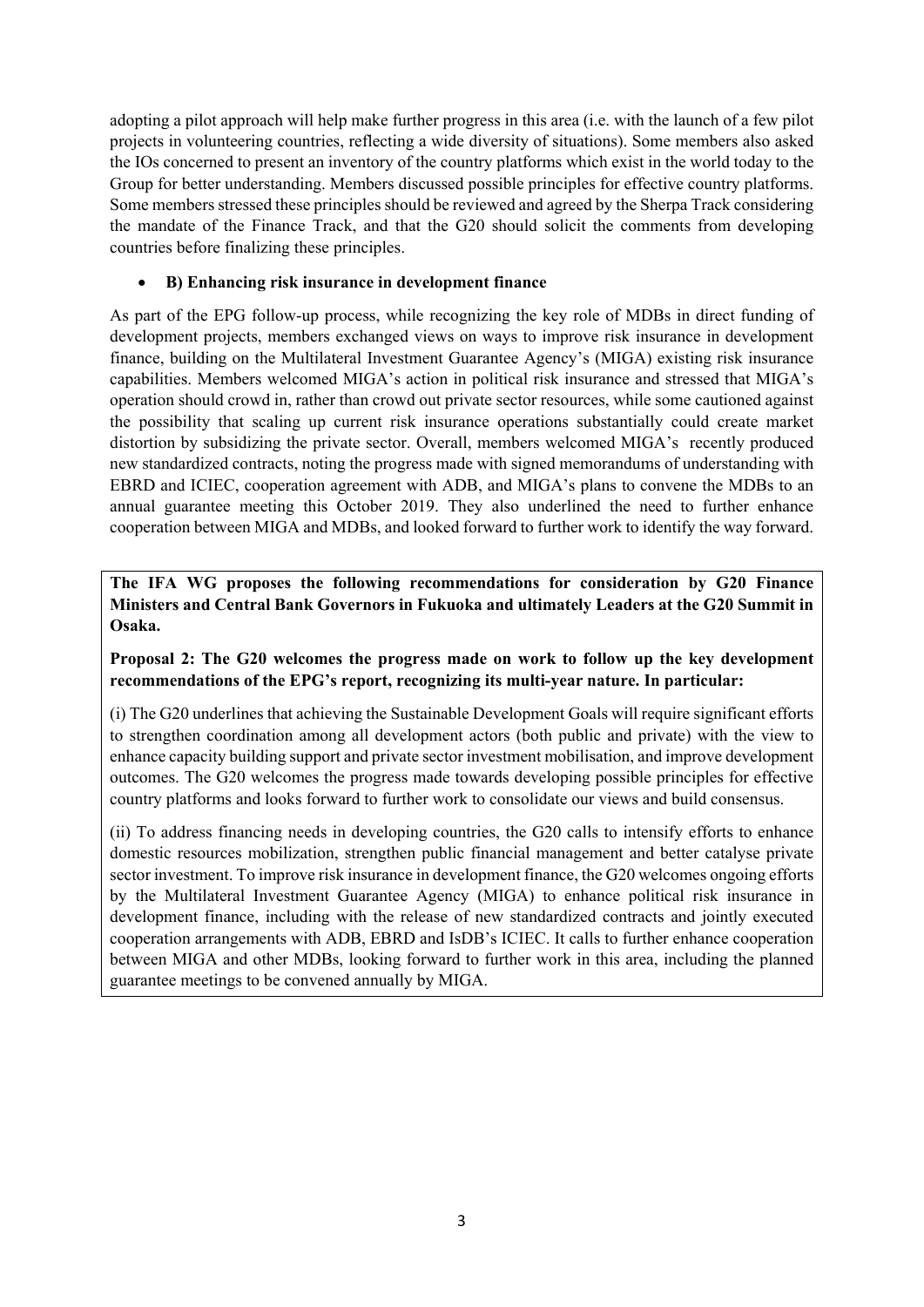## 2.2.Continuing the work on monitoring capital flows and on MDBs related issues

The WG pursued the work undertaken under former G20 presidencies in two areas: (a) capital flows; (b) MDBs' common framework on value for money.

#### **A) Capital flows**

While risks and uncertainties remain significant in the global economy, there was broad agreement on the need to continue the work on monitoring and understanding capital flows and strengthening resilience, notably with regards to capital flow volatility. Most members looked forward to further discussions in this area in the relevant international organizations and fora.

Members were also updated by the Organisation for Economic Cooperation and Development (OECD) on the finalization of the Review of the OECD Code of Liberalization. They discussed the changes in the Code and User's Guide resulting from the Review, based on a report issued by the OECD ahead of the second IFA WG meeting (see appendix). They [*depending on the result of ongoing discussions:* [welcomed] / [takes note of]] the completion of the Review and the progress made under this framework to modernize the Code to support liberalization of capital flows and financial stability.

## **B) MDBs' common framework on value for money**

Against the backdrop of scarce public resources and huge development needs, members of the WG continued the work on the role of MDBs working as a system. The WG reviewed the efforts made by MDBs to develop a common framework on value for money, with common metrics to assess their activity. Members welcomed the MDBs' report on value for money, noting that progress had been achieved by MDBs to harmonize indicators and provide information to the G20 on ways to refine the framework. There was also broad agreement that MDBs should continue and prioritize their work on selected indicators where harmonization is relevant, affordable and provides clear benefits. In particular, some members proposed the MDBs to refine and increase harmonization of existing financial indicators and indicators related to the implementation of the Sustainable Development Goals, while other members proposed to consider harmonization in new areas (infrastructure, regional cooperation, technical assistance, knowledge transfer and domestic resource mobilization).

**The IFA WG proposes the following recommendations for consideration by G20 Finance Ministers and Central Bank Governors in Fukuoka and ultimately Leaders at the G20 Summit in Osaka.** 

## **Proposal 3: The G20 welcomes the work undertaken by IOs on capital flows and on MDBs working as a system. It looks forward to continuation of this work. In this view:**

(i) The G20 [*depending on the result of ongoing discussions:* [welcomes] / [takes note of]] the completion of the Review of the OECD Code of Liberalization of Capital Movements. The G20 also supports continued work on capital flows and further strengthening financial resilience and surveillance.

(ii) The G20 welcomes the MDBs' report on value for money and progress achieved to develop a common framework to assess MDBs' value for money. It calls on the MDBs to continue their efforts in the coming years by prioritizing their work on indicators where harmonization is relevant, affordable and provides clear benefits.

(iii) The G20 looks forward to further discussions on the implementation of the EPG's recommendations.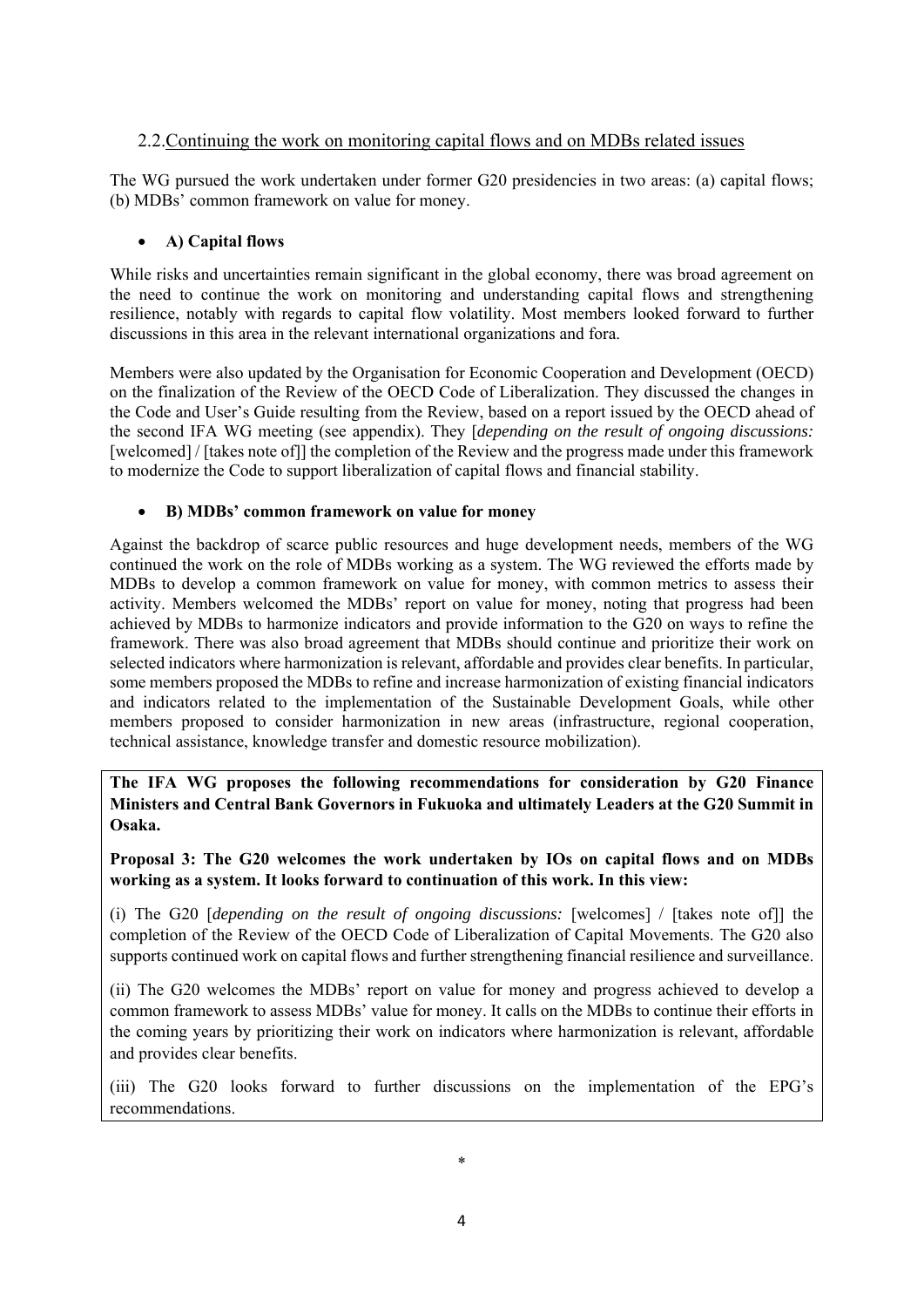# **3. Strengthening public debt transparency and sustainability**

In line with the G20 Leaders' communiqué in Buenos Aires (December 1, 2018), the IFA WG continued to exercise guidance in order to address debt vulnerabilities in low income countries by supporting capacity building in public debt and financial management, and strengthening domestic policy frameworks. It also worked towards enhancing debt transparency and sustainability, and improving sustainable financing practices by borrowers and creditors, both official and private, including infrastructure financing.

To that end, and pursuing its efforts to liaise with LICs, the WG focused on four areas:

- (i) Supporting the implementation of **the IMF/WB multi-pronged approach for addressing emerging debt vulnerabilities** so as to enhance debt transparency and sustainability. Members of the WG received and welcomed an Update Note by the IMF and the WB on this multi-year work plan, and reiterated their support to this approach.
- (ii) Exchanging views and discussing possible policy options regarding **collateralized sovereign debt**. Some members noted that such debt instruments can offer benefits while others underlined that they can generate risks that need to be tackled. The WG asked the IMF and WB to continue to deepen their analysis and looked forward to further work and discussions in this regard.
- (iii) **Following up on the G20 Operational Guidelines for Sustainable Financing (OGSF)**, welcomed again by G20 Leaders in the Buenos Aires Action Plan. These guidelines provide an operational implementation framework to the general orientations that are set out in the Addis Ababa Action Agenda, with the view to improve sustainable financing practices by creditors. Members [*depending on the result of ongoing discussions:* [welcomed] / [takes note of]] the completion of the voluntary self-assessment of the implementation of the G20 Operational Guidelines for Sustainable Financing and [*depending on the result of ongoing discussions:* [discussed]] the IMF-WBG note on the survey results and policy options. They saluted the participation of non-G20 members in this follow-up process. Many members called to continue the implementation of these guidelines and its follow-up, building on the policy options highlighted by the IMF and the WB in their Note.
- (iv) Continuing to **follow up on the Institute of International Finance's (IIF) efforts to develop voluntary principles for the private sector** to improve the transparency and sustainability of private sector financing. The WG discussed the draft Principles for Debt Transparency presented by the IIF. They particularly welcomed the progress achieved to reflect the need for the private sector to take due account of debt sustainability, notably international financial institutions' debt sustainability analyses and debt ceiling set by the IMF Debt Limits Policy and the WB Non-Concessional Borrowing Policy.

**The IFA WG proposes the following recommendations for consideration by G20 Finance Ministers and Central Bank Governors in Fukuoka and ultimately Leaders at the G20 Summit in Osaka.** 

**Proposal 4: The G20 reiterates its concerns regarding debt vulnerabilities in many low income countries (LICs). To avoid new episodes of debt distress in LICs, it underlines the importance of building capacity in public financial and debt management, strengthening domestic policy framework and governance, enhancing domestic resource mobilization and ensuring transparent, sound and sustainable borrowing and lending practices, both on the side of borrowing countries and creditors (whether official or private). In this view:** 

(i) The G20 highlights the importance of the IMF's and World Bank's work on strengthening public debt transparency and securing debt sustainability. It welcomes the IMF-WB Update Note on their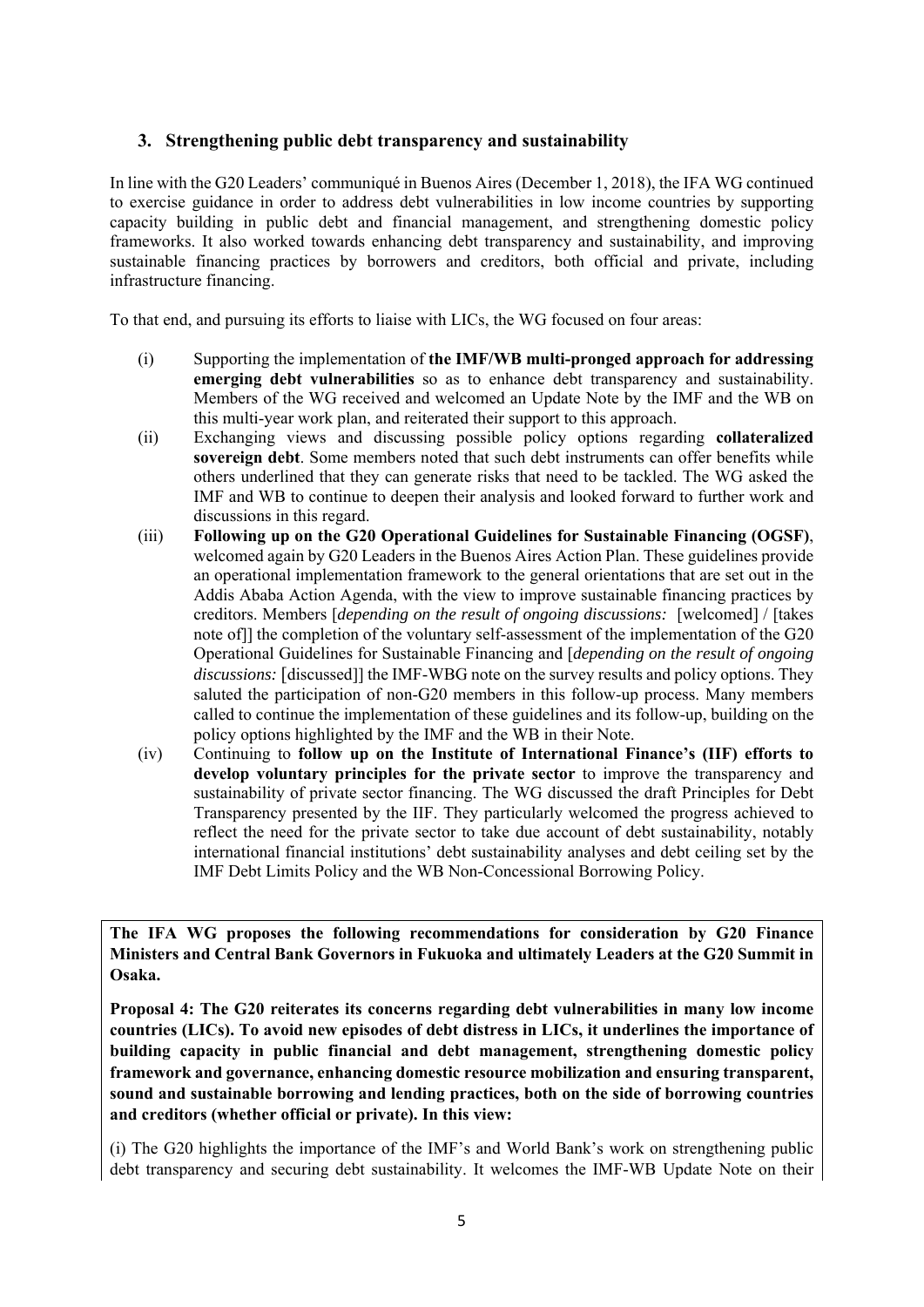multi-pronged approach for addressing emerging debt vulnerabilities and supports its further implementation. It calls on the IMF and the WB to continue their efforts to deepen their analysis and propose possible options with regards to collateralized sovereign debt. The G20 looks forward to the IMF Debt Limits Policy and the WB Non-Concessional Borrowing Policy Reviews.

(ii) The G20 continues to support the provision of assistance to developing countries, including by the IMF and the WB, to build their tax capacity and enhance domestic resource mobilization and public financial and debt management, and welcomes the efforts undertaken to help developing countries in those areas.

 (iii) The G20 supports the ongoing work of the Paris Club, as the principal international forum for restructuring official bilateral debt, towards the broader inclusion of emerging creditors. In that regard, the G20 welcomes India associating voluntarily with the Paris Club to cooperate in its work on a caseby-case basis.

(iv) The G20 encourages the adoption of sustainable financing practices by all borrowers and creditors (whether official or private), including the use, *inter alia*, of IMF-World Bank Debt Sustainability Analyses and IMF / WB debt limits policies. The G20 welcomes the progress achieved by sovereign creditors in the implementation of the 2017 G20 Operational Guidelines for Sustainable Financing (OGSF). It [*depending on the result of ongoing discussions*: [welcomes] / [takes note of]] the completion of the voluntary self-assessment of the implementation of the G20 OGSF and the IMF-WBG note on the survey results and policy options [*depending on the result of ongoing discussions:* [, which could serve as a basis for further progress in this area]. In addition, it looks forward to the finalization of the Principles for Debt Transparency developed by the Institute of International Finance which will help improve the transparency and sustainability of private sector financing.

\* \*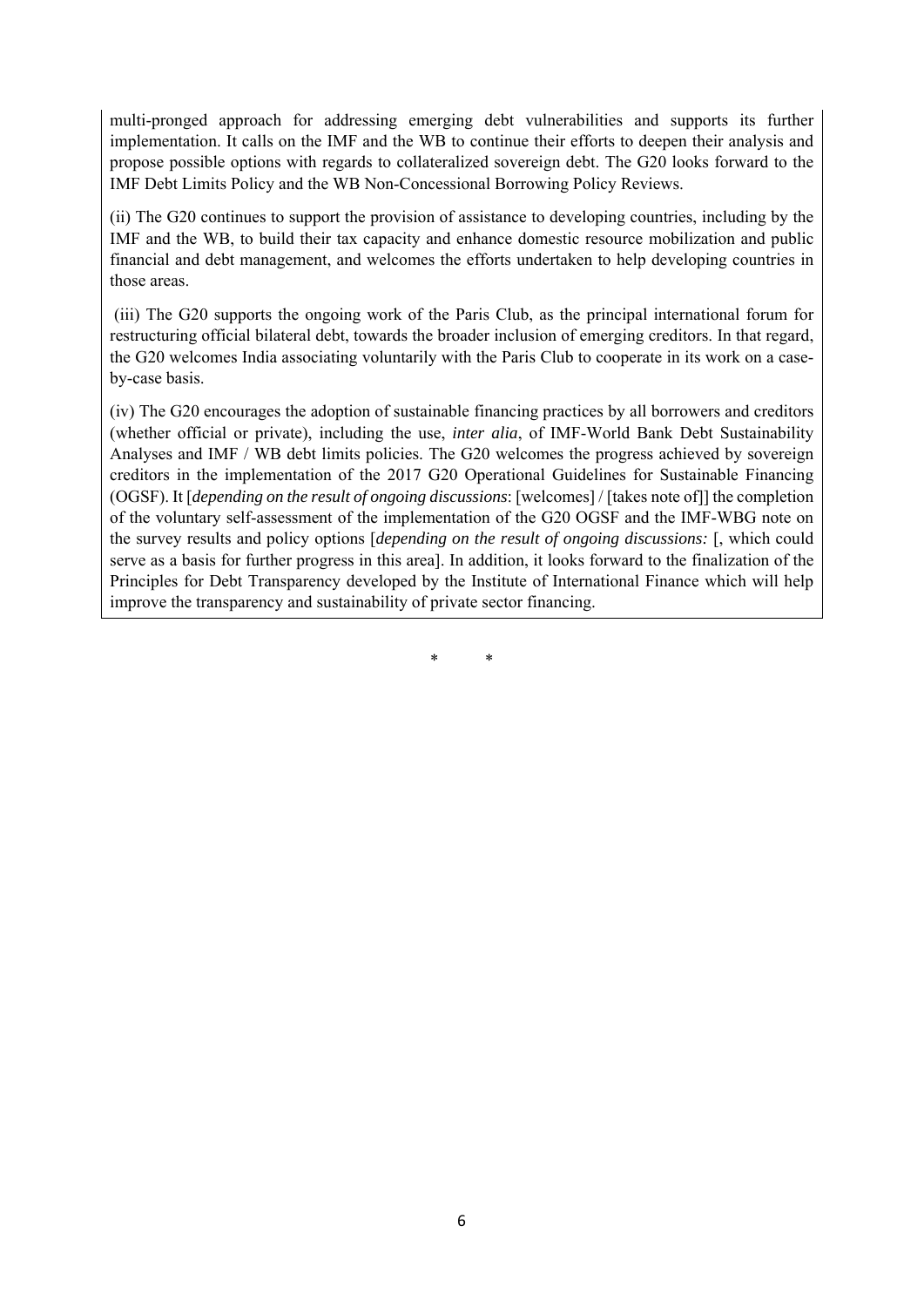# **Annex 1: List of IOs/think tanks' contributions**

## - *On Capital Flows*

BIS, "Presentation on trends and risks in capital flows", February 2019

OECD, "Presentation on the finalization of the Review of the OECD Code of Liberalisation of Capital Movements: update on developments", May 2019

OECD, "The Review of the OECD Capital Movements Code – the revised Code and User's Guide", May 2019

## - *On Strengthening public debt transparency and sustainability*

IMF-WB, "Presentation on Costs and Benefits of Collateralized Sovereign Debt", February 2019

IMF-WB, "Update Note on the IMF/WB multipronged approach for addressing emerging debt vulnerabilities", May, 2019

IMF-WB, "Note on the implementation of the G20 Operational Guidelines for Sustainable Financing", May 2019

IIF, "Principles for Debt Transparency", as of May 22, 2019

Paris Forum, Chair's summary of the High Level Conference on "sustainable debt for sustainable growth", Paris, May  $7<sup>th</sup>$ , 2019

## - *On MDBs related issues*

Multilateral Development Banks, "Multilateral Development Banks' Final Report on value for money", February 2019

MIGA, "Presentation on MIGA's action in risk insurance", February 2019

Presentations on country and regional platforms during the workshop held on February 25 – IFC, ADB, EBRD, EIB, IDB, WB, CGDev, Brookings, AFD, European Commission, AfDB, SOURCE.

#### **Annex 2: IFA WG internal documents**

- Work program for the IFA working group in 2019, January 2019
- EPG A+ items under the Japanese Presidency, endorsed by G20 Deputies in January 2019
- Co-chair' summary of the workshop on country platforms and the first meeting of the International Financial Architecture Working Group, February 2018

## **Annex 3: G20 2019 IFA deliverables**

- IFA WG, Workshop on building effective country platforms, Paris, February 25
- Multilateral Development Banks, "Multilateral Development Banks' Final Report on value for money", February 2019